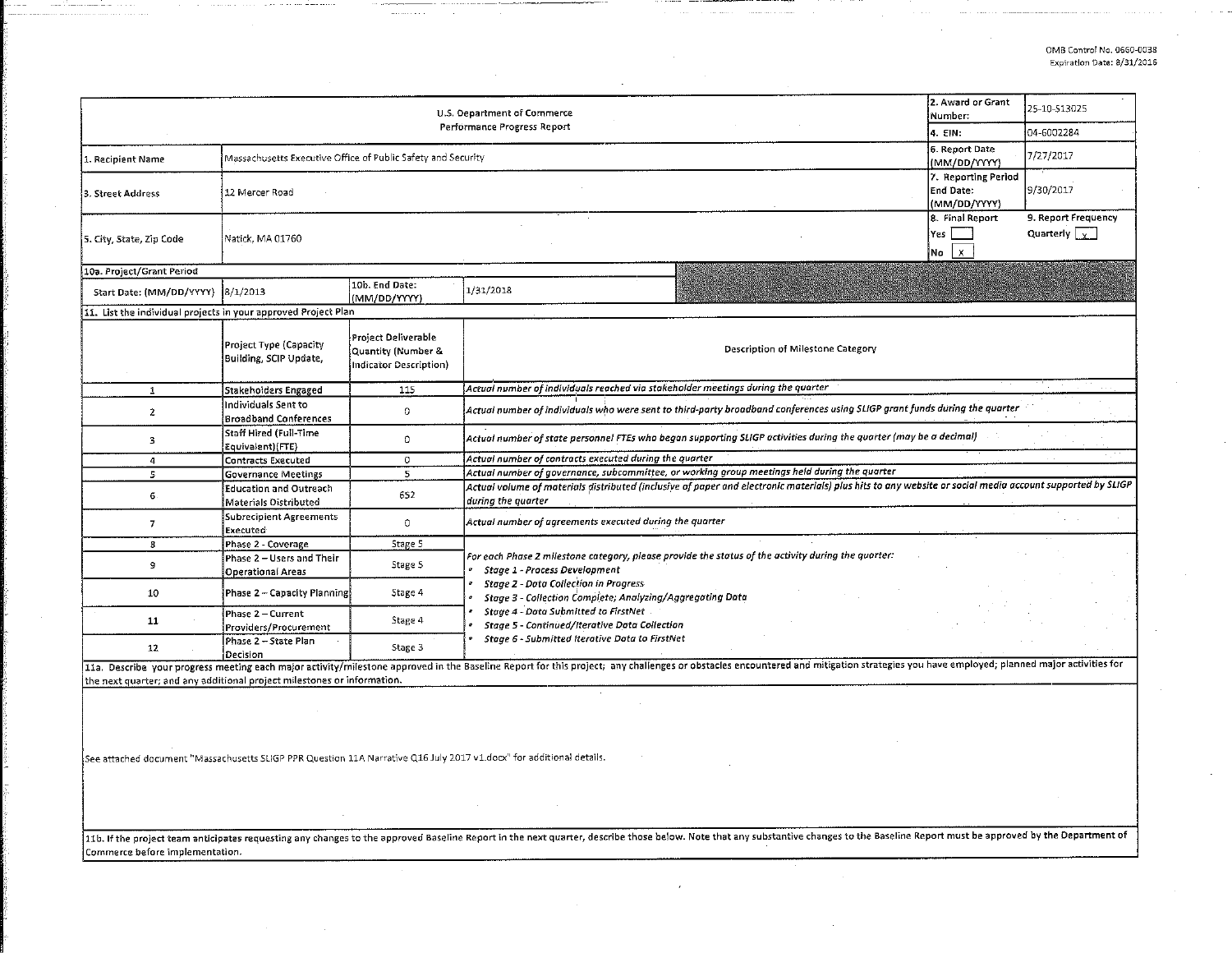OMB Control No. 0660-0038<br>Expiration Date: 8/31/2016

The Massachusetts SPOC submitted a request the decess grant funding the previous period. In addition, Massachusetts requested a budget modification to accommodate estimated indirect costs for the duration of the grant.<br>The

**LORE-CERATION** 

Ķ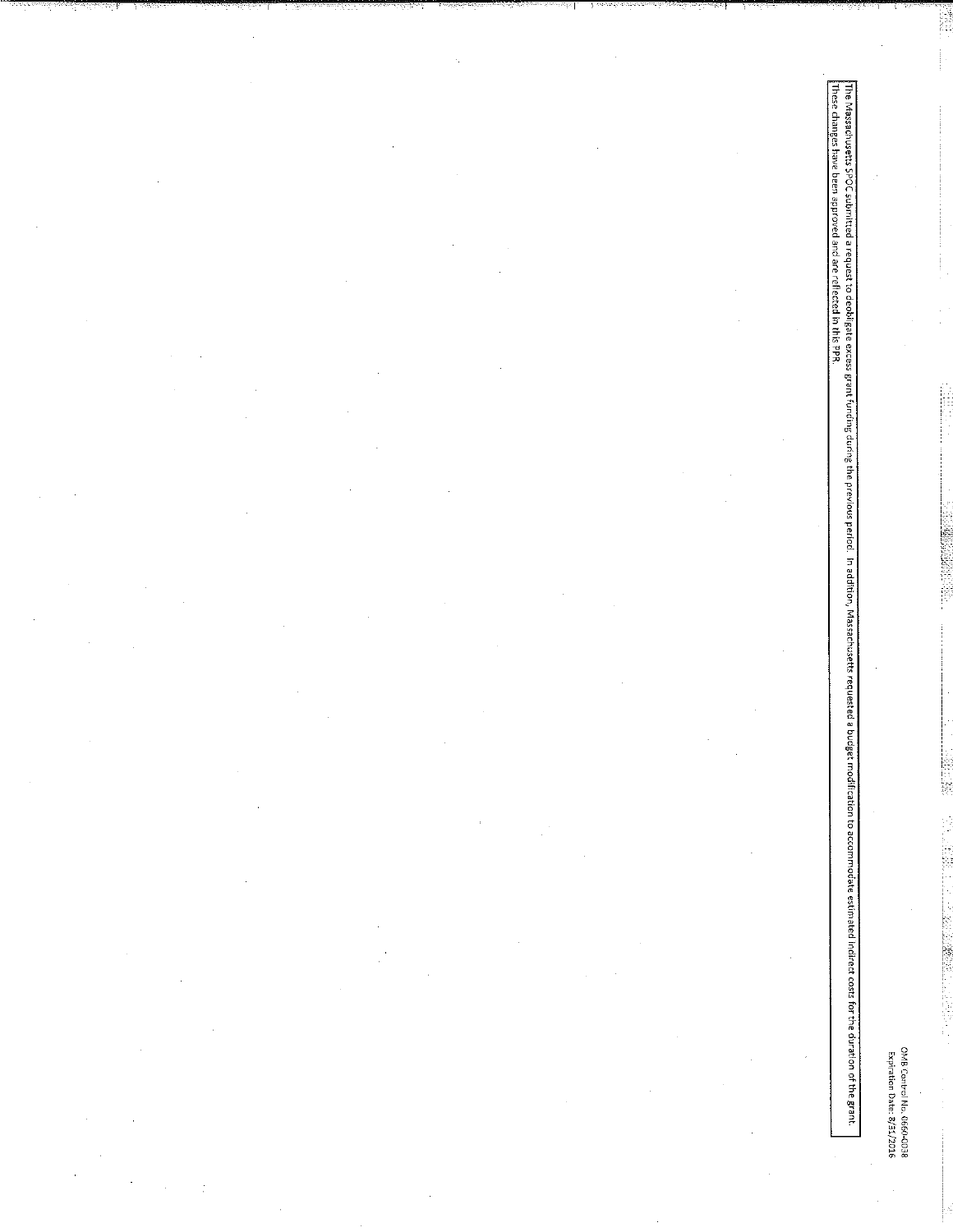0MB Control No. 0660-0038 Expiration Date: 8/31/2016

| As shared with the NTIA team during the September 2014 NTIA SLIGP site visit, the PSBO has identified the following best practices, success stories, or lessons learned in regard to SLIGP-funded activities:<br>1. FirstNet Involvement in regional outreach meetings<br>2. Participation in existing recurring stakeholder meetings<br>3. Conducting outreach on a regional basis<br>4. Participation preferences for morning sessions (going forward)<br>5. Combating misconceptions about FirstNet<br>6. Addressing up-front the impact on T-Band (BAPERN)<br>7. Maintaining a comprehensive contact list<br>8. Multiple notification approach and lead time needed to improve attendance<br>9. Personalizing emails improves response.<br>12a. If the project is not fully staffed, describe how any lack of staffing may impact the project's time line and when the project will be fully staffed.<br>12b. Staffing Table - Please include all staff that have contributed time to the project. Please do not remove individuals from this table.<br>Change<br>Project (s) Assigned<br>FTE%<br>Job Title<br>No change.<br>SLIGP executive oversight<br>20%<br>Stakeholder liaison for emergency dispatch<br>No change.<br>10%<br>No change.<br>Statewide radio area network subject matter expert; needs analysis<br>10%<br>No change.<br>Stakeholder liaison for criminal justice; subject matter expert for criminal justice needs<br>10%<br>Setup of PSBO office logistics, coordination of EOPSS resources, managing SharePoint resources<br>No change.<br>10%<br>Grant management, program reporting, site visits, data collection and program close out.<br>No change.<br>15%<br>Coordinator (OGR)<br>No change.<br>5%<br>Grant Administrative Management<br>No change.<br>Grant set-up, Accounting and Reconciliation, Fiscal Monitoring, Financial Reporting and Fiscal Close Out<br>7%<br>Grant set-up, Accounting and Reconciliation, Fiscal Monitoring, Financial Reporting and Fiscal Close Out<br>No change.<br>5%<br>Fiscal Management and Audit Support<br>Support<br>13. Subcontracts (Vendors and/or Subrecipients)<br>13a. Subcontracts Table - Include all subcontractors. The totals from this table must equal the "Subcontracts Total" in Question 14f.<br>Contract<br><b>Total Matching Funds</b><br><b>Total Federal Funds</b><br>Type<br><b>End Date</b><br>RFP/RFQ issued (Y/N)<br>Executed<br><b>Start Date</b><br><b>Subcontract Purpose</b><br>Name<br>Allocated<br>Allocated<br>(Vendor/Subrec.)<br>(Y/N)<br>\$375,480<br>$N/A$ *<br>Y<br>10/1/2013<br>1/31/2018<br>Project Director Staff Augmentation<br>Vendor<br>McInnis Consulting Services<br>\$439,298<br>\$280,702<br>Y<br>10/1/2013<br>1/31/2018<br>$N/A$ *<br>Broadband Subject Matter Expert Staff Augmentation<br>Vendor<br>The Innovations Group, Inc.<br>Y<br>1/31/2018<br>\$450,000<br>11/18/2013<br>$N/A$ <sup>+</sup><br>Project Manager Staff Augmentation<br>Vendor<br>SWBalley Consulting LLC<br>\$337,500<br>1/31/2018<br>Y<br>11/18/2013<br>$N/A$ <sup>*</sup><br>Education and Outreach Coordinator Staff Augmentation<br>Vendor<br>SWBailey Consulting LLC<br>Y<br>11/18/2013<br>1/31/2018<br>\$50,000<br>$N/A$ *<br>Data Collection Coordinator Staff Augmentation<br>Vendor<br>SWBailey Consulting LLC<br>\$132,665<br>TBD<br>TED<br>Legal and Policy Services<br>Vendor<br>N<br>N<br>TBD<br>\$72,000<br>Y<br>11/18/2013<br>1/31/2018<br>$N/A$ *<br>Project and Collaboration Web Site and Admin<br>Vendor<br>SWBailey Consulting LLC<br>13b. Describe any challenges encountered with vendors and/or subrecipients. | 11c. Provide any other information that would be useful to NTIA as it assesses this project's progress.     |  |  |  |  |  |  |  |  |  |
|-------------------------------------------------------------------------------------------------------------------------------------------------------------------------------------------------------------------------------------------------------------------------------------------------------------------------------------------------------------------------------------------------------------------------------------------------------------------------------------------------------------------------------------------------------------------------------------------------------------------------------------------------------------------------------------------------------------------------------------------------------------------------------------------------------------------------------------------------------------------------------------------------------------------------------------------------------------------------------------------------------------------------------------------------------------------------------------------------------------------------------------------------------------------------------------------------------------------------------------------------------------------------------------------------------------------------------------------------------------------------------------------------------------------------------------------------------------------------------------------------------------------------------------------------------------------------------------------------------------------------------------------------------------------------------------------------------------------------------------------------------------------------------------------------------------------------------------------------------------------------------------------------------------------------------------------------------------------------------------------------------------------------------------------------------------------------------------------------------------------------------------------------------------------------------------------------------------------------------------------------------------------------------------------------------------------------------------------------------------------------------------------------------------------------------------------------------------------------------------------------------------------------------------------------------------------------------------------------------------------------------------------------------------------------------------------------------------------------------------------------------------------------------------------------------------------------------------------------------------------------------------------------------------------------------------------------------------------------------------------------------------------------------------------------------------------------------------------------------------------------------------------------------------------------------------------------------------------------------------------------------------------------------------------------------------------------------------------------------------------------------------------------------------------------------------------------------------------------------------------------------------------------------------------------------------------------------------------------------------------------------------|-------------------------------------------------------------------------------------------------------------|--|--|--|--|--|--|--|--|--|
|                                                                                                                                                                                                                                                                                                                                                                                                                                                                                                                                                                                                                                                                                                                                                                                                                                                                                                                                                                                                                                                                                                                                                                                                                                                                                                                                                                                                                                                                                                                                                                                                                                                                                                                                                                                                                                                                                                                                                                                                                                                                                                                                                                                                                                                                                                                                                                                                                                                                                                                                                                                                                                                                                                                                                                                                                                                                                                                                                                                                                                                                                                                                                                                                                                                                                                                                                                                                                                                                                                                                                                                                                                     |                                                                                                             |  |  |  |  |  |  |  |  |  |
|                                                                                                                                                                                                                                                                                                                                                                                                                                                                                                                                                                                                                                                                                                                                                                                                                                                                                                                                                                                                                                                                                                                                                                                                                                                                                                                                                                                                                                                                                                                                                                                                                                                                                                                                                                                                                                                                                                                                                                                                                                                                                                                                                                                                                                                                                                                                                                                                                                                                                                                                                                                                                                                                                                                                                                                                                                                                                                                                                                                                                                                                                                                                                                                                                                                                                                                                                                                                                                                                                                                                                                                                                                     | Massachusetts has met all outstanding data requests from FirstNet to date.                                  |  |  |  |  |  |  |  |  |  |
|                                                                                                                                                                                                                                                                                                                                                                                                                                                                                                                                                                                                                                                                                                                                                                                                                                                                                                                                                                                                                                                                                                                                                                                                                                                                                                                                                                                                                                                                                                                                                                                                                                                                                                                                                                                                                                                                                                                                                                                                                                                                                                                                                                                                                                                                                                                                                                                                                                                                                                                                                                                                                                                                                                                                                                                                                                                                                                                                                                                                                                                                                                                                                                                                                                                                                                                                                                                                                                                                                                                                                                                                                                     | 11d. Describe any success stories or best practices you have identified. Please be as specific as possible. |  |  |  |  |  |  |  |  |  |
|                                                                                                                                                                                                                                                                                                                                                                                                                                                                                                                                                                                                                                                                                                                                                                                                                                                                                                                                                                                                                                                                                                                                                                                                                                                                                                                                                                                                                                                                                                                                                                                                                                                                                                                                                                                                                                                                                                                                                                                                                                                                                                                                                                                                                                                                                                                                                                                                                                                                                                                                                                                                                                                                                                                                                                                                                                                                                                                                                                                                                                                                                                                                                                                                                                                                                                                                                                                                                                                                                                                                                                                                                                     |                                                                                                             |  |  |  |  |  |  |  |  |  |
|                                                                                                                                                                                                                                                                                                                                                                                                                                                                                                                                                                                                                                                                                                                                                                                                                                                                                                                                                                                                                                                                                                                                                                                                                                                                                                                                                                                                                                                                                                                                                                                                                                                                                                                                                                                                                                                                                                                                                                                                                                                                                                                                                                                                                                                                                                                                                                                                                                                                                                                                                                                                                                                                                                                                                                                                                                                                                                                                                                                                                                                                                                                                                                                                                                                                                                                                                                                                                                                                                                                                                                                                                                     |                                                                                                             |  |  |  |  |  |  |  |  |  |
|                                                                                                                                                                                                                                                                                                                                                                                                                                                                                                                                                                                                                                                                                                                                                                                                                                                                                                                                                                                                                                                                                                                                                                                                                                                                                                                                                                                                                                                                                                                                                                                                                                                                                                                                                                                                                                                                                                                                                                                                                                                                                                                                                                                                                                                                                                                                                                                                                                                                                                                                                                                                                                                                                                                                                                                                                                                                                                                                                                                                                                                                                                                                                                                                                                                                                                                                                                                                                                                                                                                                                                                                                                     |                                                                                                             |  |  |  |  |  |  |  |  |  |
|                                                                                                                                                                                                                                                                                                                                                                                                                                                                                                                                                                                                                                                                                                                                                                                                                                                                                                                                                                                                                                                                                                                                                                                                                                                                                                                                                                                                                                                                                                                                                                                                                                                                                                                                                                                                                                                                                                                                                                                                                                                                                                                                                                                                                                                                                                                                                                                                                                                                                                                                                                                                                                                                                                                                                                                                                                                                                                                                                                                                                                                                                                                                                                                                                                                                                                                                                                                                                                                                                                                                                                                                                                     |                                                                                                             |  |  |  |  |  |  |  |  |  |
|                                                                                                                                                                                                                                                                                                                                                                                                                                                                                                                                                                                                                                                                                                                                                                                                                                                                                                                                                                                                                                                                                                                                                                                                                                                                                                                                                                                                                                                                                                                                                                                                                                                                                                                                                                                                                                                                                                                                                                                                                                                                                                                                                                                                                                                                                                                                                                                                                                                                                                                                                                                                                                                                                                                                                                                                                                                                                                                                                                                                                                                                                                                                                                                                                                                                                                                                                                                                                                                                                                                                                                                                                                     |                                                                                                             |  |  |  |  |  |  |  |  |  |
|                                                                                                                                                                                                                                                                                                                                                                                                                                                                                                                                                                                                                                                                                                                                                                                                                                                                                                                                                                                                                                                                                                                                                                                                                                                                                                                                                                                                                                                                                                                                                                                                                                                                                                                                                                                                                                                                                                                                                                                                                                                                                                                                                                                                                                                                                                                                                                                                                                                                                                                                                                                                                                                                                                                                                                                                                                                                                                                                                                                                                                                                                                                                                                                                                                                                                                                                                                                                                                                                                                                                                                                                                                     |                                                                                                             |  |  |  |  |  |  |  |  |  |
|                                                                                                                                                                                                                                                                                                                                                                                                                                                                                                                                                                                                                                                                                                                                                                                                                                                                                                                                                                                                                                                                                                                                                                                                                                                                                                                                                                                                                                                                                                                                                                                                                                                                                                                                                                                                                                                                                                                                                                                                                                                                                                                                                                                                                                                                                                                                                                                                                                                                                                                                                                                                                                                                                                                                                                                                                                                                                                                                                                                                                                                                                                                                                                                                                                                                                                                                                                                                                                                                                                                                                                                                                                     |                                                                                                             |  |  |  |  |  |  |  |  |  |
|                                                                                                                                                                                                                                                                                                                                                                                                                                                                                                                                                                                                                                                                                                                                                                                                                                                                                                                                                                                                                                                                                                                                                                                                                                                                                                                                                                                                                                                                                                                                                                                                                                                                                                                                                                                                                                                                                                                                                                                                                                                                                                                                                                                                                                                                                                                                                                                                                                                                                                                                                                                                                                                                                                                                                                                                                                                                                                                                                                                                                                                                                                                                                                                                                                                                                                                                                                                                                                                                                                                                                                                                                                     |                                                                                                             |  |  |  |  |  |  |  |  |  |
|                                                                                                                                                                                                                                                                                                                                                                                                                                                                                                                                                                                                                                                                                                                                                                                                                                                                                                                                                                                                                                                                                                                                                                                                                                                                                                                                                                                                                                                                                                                                                                                                                                                                                                                                                                                                                                                                                                                                                                                                                                                                                                                                                                                                                                                                                                                                                                                                                                                                                                                                                                                                                                                                                                                                                                                                                                                                                                                                                                                                                                                                                                                                                                                                                                                                                                                                                                                                                                                                                                                                                                                                                                     |                                                                                                             |  |  |  |  |  |  |  |  |  |
|                                                                                                                                                                                                                                                                                                                                                                                                                                                                                                                                                                                                                                                                                                                                                                                                                                                                                                                                                                                                                                                                                                                                                                                                                                                                                                                                                                                                                                                                                                                                                                                                                                                                                                                                                                                                                                                                                                                                                                                                                                                                                                                                                                                                                                                                                                                                                                                                                                                                                                                                                                                                                                                                                                                                                                                                                                                                                                                                                                                                                                                                                                                                                                                                                                                                                                                                                                                                                                                                                                                                                                                                                                     | 12. Personnel                                                                                               |  |  |  |  |  |  |  |  |  |
|                                                                                                                                                                                                                                                                                                                                                                                                                                                                                                                                                                                                                                                                                                                                                                                                                                                                                                                                                                                                                                                                                                                                                                                                                                                                                                                                                                                                                                                                                                                                                                                                                                                                                                                                                                                                                                                                                                                                                                                                                                                                                                                                                                                                                                                                                                                                                                                                                                                                                                                                                                                                                                                                                                                                                                                                                                                                                                                                                                                                                                                                                                                                                                                                                                                                                                                                                                                                                                                                                                                                                                                                                                     |                                                                                                             |  |  |  |  |  |  |  |  |  |
|                                                                                                                                                                                                                                                                                                                                                                                                                                                                                                                                                                                                                                                                                                                                                                                                                                                                                                                                                                                                                                                                                                                                                                                                                                                                                                                                                                                                                                                                                                                                                                                                                                                                                                                                                                                                                                                                                                                                                                                                                                                                                                                                                                                                                                                                                                                                                                                                                                                                                                                                                                                                                                                                                                                                                                                                                                                                                                                                                                                                                                                                                                                                                                                                                                                                                                                                                                                                                                                                                                                                                                                                                                     | Contracts have been executed for the core project staff. No additional contracts are currently planned.     |  |  |  |  |  |  |  |  |  |
|                                                                                                                                                                                                                                                                                                                                                                                                                                                                                                                                                                                                                                                                                                                                                                                                                                                                                                                                                                                                                                                                                                                                                                                                                                                                                                                                                                                                                                                                                                                                                                                                                                                                                                                                                                                                                                                                                                                                                                                                                                                                                                                                                                                                                                                                                                                                                                                                                                                                                                                                                                                                                                                                                                                                                                                                                                                                                                                                                                                                                                                                                                                                                                                                                                                                                                                                                                                                                                                                                                                                                                                                                                     |                                                                                                             |  |  |  |  |  |  |  |  |  |
|                                                                                                                                                                                                                                                                                                                                                                                                                                                                                                                                                                                                                                                                                                                                                                                                                                                                                                                                                                                                                                                                                                                                                                                                                                                                                                                                                                                                                                                                                                                                                                                                                                                                                                                                                                                                                                                                                                                                                                                                                                                                                                                                                                                                                                                                                                                                                                                                                                                                                                                                                                                                                                                                                                                                                                                                                                                                                                                                                                                                                                                                                                                                                                                                                                                                                                                                                                                                                                                                                                                                                                                                                                     |                                                                                                             |  |  |  |  |  |  |  |  |  |
|                                                                                                                                                                                                                                                                                                                                                                                                                                                                                                                                                                                                                                                                                                                                                                                                                                                                                                                                                                                                                                                                                                                                                                                                                                                                                                                                                                                                                                                                                                                                                                                                                                                                                                                                                                                                                                                                                                                                                                                                                                                                                                                                                                                                                                                                                                                                                                                                                                                                                                                                                                                                                                                                                                                                                                                                                                                                                                                                                                                                                                                                                                                                                                                                                                                                                                                                                                                                                                                                                                                                                                                                                                     | Undersecretary of EOPSS                                                                                     |  |  |  |  |  |  |  |  |  |
|                                                                                                                                                                                                                                                                                                                                                                                                                                                                                                                                                                                                                                                                                                                                                                                                                                                                                                                                                                                                                                                                                                                                                                                                                                                                                                                                                                                                                                                                                                                                                                                                                                                                                                                                                                                                                                                                                                                                                                                                                                                                                                                                                                                                                                                                                                                                                                                                                                                                                                                                                                                                                                                                                                                                                                                                                                                                                                                                                                                                                                                                                                                                                                                                                                                                                                                                                                                                                                                                                                                                                                                                                                     | Deputy Director State 911<br>Department                                                                     |  |  |  |  |  |  |  |  |  |
|                                                                                                                                                                                                                                                                                                                                                                                                                                                                                                                                                                                                                                                                                                                                                                                                                                                                                                                                                                                                                                                                                                                                                                                                                                                                                                                                                                                                                                                                                                                                                                                                                                                                                                                                                                                                                                                                                                                                                                                                                                                                                                                                                                                                                                                                                                                                                                                                                                                                                                                                                                                                                                                                                                                                                                                                                                                                                                                                                                                                                                                                                                                                                                                                                                                                                                                                                                                                                                                                                                                                                                                                                                     | State Police Radio Engineer                                                                                 |  |  |  |  |  |  |  |  |  |
|                                                                                                                                                                                                                                                                                                                                                                                                                                                                                                                                                                                                                                                                                                                                                                                                                                                                                                                                                                                                                                                                                                                                                                                                                                                                                                                                                                                                                                                                                                                                                                                                                                                                                                                                                                                                                                                                                                                                                                                                                                                                                                                                                                                                                                                                                                                                                                                                                                                                                                                                                                                                                                                                                                                                                                                                                                                                                                                                                                                                                                                                                                                                                                                                                                                                                                                                                                                                                                                                                                                                                                                                                                     | Acting Commissioner of DCJIS                                                                                |  |  |  |  |  |  |  |  |  |
|                                                                                                                                                                                                                                                                                                                                                                                                                                                                                                                                                                                                                                                                                                                                                                                                                                                                                                                                                                                                                                                                                                                                                                                                                                                                                                                                                                                                                                                                                                                                                                                                                                                                                                                                                                                                                                                                                                                                                                                                                                                                                                                                                                                                                                                                                                                                                                                                                                                                                                                                                                                                                                                                                                                                                                                                                                                                                                                                                                                                                                                                                                                                                                                                                                                                                                                                                                                                                                                                                                                                                                                                                                     | EOPSS Special Projects, Project<br>Manager                                                                  |  |  |  |  |  |  |  |  |  |
|                                                                                                                                                                                                                                                                                                                                                                                                                                                                                                                                                                                                                                                                                                                                                                                                                                                                                                                                                                                                                                                                                                                                                                                                                                                                                                                                                                                                                                                                                                                                                                                                                                                                                                                                                                                                                                                                                                                                                                                                                                                                                                                                                                                                                                                                                                                                                                                                                                                                                                                                                                                                                                                                                                                                                                                                                                                                                                                                                                                                                                                                                                                                                                                                                                                                                                                                                                                                                                                                                                                                                                                                                                     | Compliance and Data                                                                                         |  |  |  |  |  |  |  |  |  |
|                                                                                                                                                                                                                                                                                                                                                                                                                                                                                                                                                                                                                                                                                                                                                                                                                                                                                                                                                                                                                                                                                                                                                                                                                                                                                                                                                                                                                                                                                                                                                                                                                                                                                                                                                                                                                                                                                                                                                                                                                                                                                                                                                                                                                                                                                                                                                                                                                                                                                                                                                                                                                                                                                                                                                                                                                                                                                                                                                                                                                                                                                                                                                                                                                                                                                                                                                                                                                                                                                                                                                                                                                                     | Director HS Division (OGR)                                                                                  |  |  |  |  |  |  |  |  |  |
|                                                                                                                                                                                                                                                                                                                                                                                                                                                                                                                                                                                                                                                                                                                                                                                                                                                                                                                                                                                                                                                                                                                                                                                                                                                                                                                                                                                                                                                                                                                                                                                                                                                                                                                                                                                                                                                                                                                                                                                                                                                                                                                                                                                                                                                                                                                                                                                                                                                                                                                                                                                                                                                                                                                                                                                                                                                                                                                                                                                                                                                                                                                                                                                                                                                                                                                                                                                                                                                                                                                                                                                                                                     | Budget Director (OGR)                                                                                       |  |  |  |  |  |  |  |  |  |
|                                                                                                                                                                                                                                                                                                                                                                                                                                                                                                                                                                                                                                                                                                                                                                                                                                                                                                                                                                                                                                                                                                                                                                                                                                                                                                                                                                                                                                                                                                                                                                                                                                                                                                                                                                                                                                                                                                                                                                                                                                                                                                                                                                                                                                                                                                                                                                                                                                                                                                                                                                                                                                                                                                                                                                                                                                                                                                                                                                                                                                                                                                                                                                                                                                                                                                                                                                                                                                                                                                                                                                                                                                     | Fiscal Management and Audit                                                                                 |  |  |  |  |  |  |  |  |  |
|                                                                                                                                                                                                                                                                                                                                                                                                                                                                                                                                                                                                                                                                                                                                                                                                                                                                                                                                                                                                                                                                                                                                                                                                                                                                                                                                                                                                                                                                                                                                                                                                                                                                                                                                                                                                                                                                                                                                                                                                                                                                                                                                                                                                                                                                                                                                                                                                                                                                                                                                                                                                                                                                                                                                                                                                                                                                                                                                                                                                                                                                                                                                                                                                                                                                                                                                                                                                                                                                                                                                                                                                                                     |                                                                                                             |  |  |  |  |  |  |  |  |  |
|                                                                                                                                                                                                                                                                                                                                                                                                                                                                                                                                                                                                                                                                                                                                                                                                                                                                                                                                                                                                                                                                                                                                                                                                                                                                                                                                                                                                                                                                                                                                                                                                                                                                                                                                                                                                                                                                                                                                                                                                                                                                                                                                                                                                                                                                                                                                                                                                                                                                                                                                                                                                                                                                                                                                                                                                                                                                                                                                                                                                                                                                                                                                                                                                                                                                                                                                                                                                                                                                                                                                                                                                                                     |                                                                                                             |  |  |  |  |  |  |  |  |  |
|                                                                                                                                                                                                                                                                                                                                                                                                                                                                                                                                                                                                                                                                                                                                                                                                                                                                                                                                                                                                                                                                                                                                                                                                                                                                                                                                                                                                                                                                                                                                                                                                                                                                                                                                                                                                                                                                                                                                                                                                                                                                                                                                                                                                                                                                                                                                                                                                                                                                                                                                                                                                                                                                                                                                                                                                                                                                                                                                                                                                                                                                                                                                                                                                                                                                                                                                                                                                                                                                                                                                                                                                                                     |                                                                                                             |  |  |  |  |  |  |  |  |  |
|                                                                                                                                                                                                                                                                                                                                                                                                                                                                                                                                                                                                                                                                                                                                                                                                                                                                                                                                                                                                                                                                                                                                                                                                                                                                                                                                                                                                                                                                                                                                                                                                                                                                                                                                                                                                                                                                                                                                                                                                                                                                                                                                                                                                                                                                                                                                                                                                                                                                                                                                                                                                                                                                                                                                                                                                                                                                                                                                                                                                                                                                                                                                                                                                                                                                                                                                                                                                                                                                                                                                                                                                                                     |                                                                                                             |  |  |  |  |  |  |  |  |  |
|                                                                                                                                                                                                                                                                                                                                                                                                                                                                                                                                                                                                                                                                                                                                                                                                                                                                                                                                                                                                                                                                                                                                                                                                                                                                                                                                                                                                                                                                                                                                                                                                                                                                                                                                                                                                                                                                                                                                                                                                                                                                                                                                                                                                                                                                                                                                                                                                                                                                                                                                                                                                                                                                                                                                                                                                                                                                                                                                                                                                                                                                                                                                                                                                                                                                                                                                                                                                                                                                                                                                                                                                                                     |                                                                                                             |  |  |  |  |  |  |  |  |  |
|                                                                                                                                                                                                                                                                                                                                                                                                                                                                                                                                                                                                                                                                                                                                                                                                                                                                                                                                                                                                                                                                                                                                                                                                                                                                                                                                                                                                                                                                                                                                                                                                                                                                                                                                                                                                                                                                                                                                                                                                                                                                                                                                                                                                                                                                                                                                                                                                                                                                                                                                                                                                                                                                                                                                                                                                                                                                                                                                                                                                                                                                                                                                                                                                                                                                                                                                                                                                                                                                                                                                                                                                                                     |                                                                                                             |  |  |  |  |  |  |  |  |  |
|                                                                                                                                                                                                                                                                                                                                                                                                                                                                                                                                                                                                                                                                                                                                                                                                                                                                                                                                                                                                                                                                                                                                                                                                                                                                                                                                                                                                                                                                                                                                                                                                                                                                                                                                                                                                                                                                                                                                                                                                                                                                                                                                                                                                                                                                                                                                                                                                                                                                                                                                                                                                                                                                                                                                                                                                                                                                                                                                                                                                                                                                                                                                                                                                                                                                                                                                                                                                                                                                                                                                                                                                                                     |                                                                                                             |  |  |  |  |  |  |  |  |  |
|                                                                                                                                                                                                                                                                                                                                                                                                                                                                                                                                                                                                                                                                                                                                                                                                                                                                                                                                                                                                                                                                                                                                                                                                                                                                                                                                                                                                                                                                                                                                                                                                                                                                                                                                                                                                                                                                                                                                                                                                                                                                                                                                                                                                                                                                                                                                                                                                                                                                                                                                                                                                                                                                                                                                                                                                                                                                                                                                                                                                                                                                                                                                                                                                                                                                                                                                                                                                                                                                                                                                                                                                                                     |                                                                                                             |  |  |  |  |  |  |  |  |  |
|                                                                                                                                                                                                                                                                                                                                                                                                                                                                                                                                                                                                                                                                                                                                                                                                                                                                                                                                                                                                                                                                                                                                                                                                                                                                                                                                                                                                                                                                                                                                                                                                                                                                                                                                                                                                                                                                                                                                                                                                                                                                                                                                                                                                                                                                                                                                                                                                                                                                                                                                                                                                                                                                                                                                                                                                                                                                                                                                                                                                                                                                                                                                                                                                                                                                                                                                                                                                                                                                                                                                                                                                                                     |                                                                                                             |  |  |  |  |  |  |  |  |  |
|                                                                                                                                                                                                                                                                                                                                                                                                                                                                                                                                                                                                                                                                                                                                                                                                                                                                                                                                                                                                                                                                                                                                                                                                                                                                                                                                                                                                                                                                                                                                                                                                                                                                                                                                                                                                                                                                                                                                                                                                                                                                                                                                                                                                                                                                                                                                                                                                                                                                                                                                                                                                                                                                                                                                                                                                                                                                                                                                                                                                                                                                                                                                                                                                                                                                                                                                                                                                                                                                                                                                                                                                                                     |                                                                                                             |  |  |  |  |  |  |  |  |  |
|                                                                                                                                                                                                                                                                                                                                                                                                                                                                                                                                                                                                                                                                                                                                                                                                                                                                                                                                                                                                                                                                                                                                                                                                                                                                                                                                                                                                                                                                                                                                                                                                                                                                                                                                                                                                                                                                                                                                                                                                                                                                                                                                                                                                                                                                                                                                                                                                                                                                                                                                                                                                                                                                                                                                                                                                                                                                                                                                                                                                                                                                                                                                                                                                                                                                                                                                                                                                                                                                                                                                                                                                                                     |                                                                                                             |  |  |  |  |  |  |  |  |  |

 $~\ldots~\ldots~\ldots~\ldots~\ldots~$ 

 $\frac{d\hat{R}}{d\hat{R}}$  ,  $\frac{d\hat{r}d\hat{r}}{d\hat{r}}$  ,  $\frac{d\hat{r}}{d\hat{r}}$  ,  $\frac{d\hat{r}}{d\hat{r}}$  ,  $\frac{d\hat{r}}{d\hat{r}}$  ,  $\frac{d\hat{r}}{d\hat{r}}$  ,  $\frac{d\hat{r}}{d\hat{r}}$  ,  $\frac{d\hat{r}}{d\hat{r}}$  ,  $\frac{d\hat{r}}{d\hat{r}}$  ,  $\frac{d\hat{r}}{d\hat{r}}$  ,  $\frac{d$ 

a a dhe mar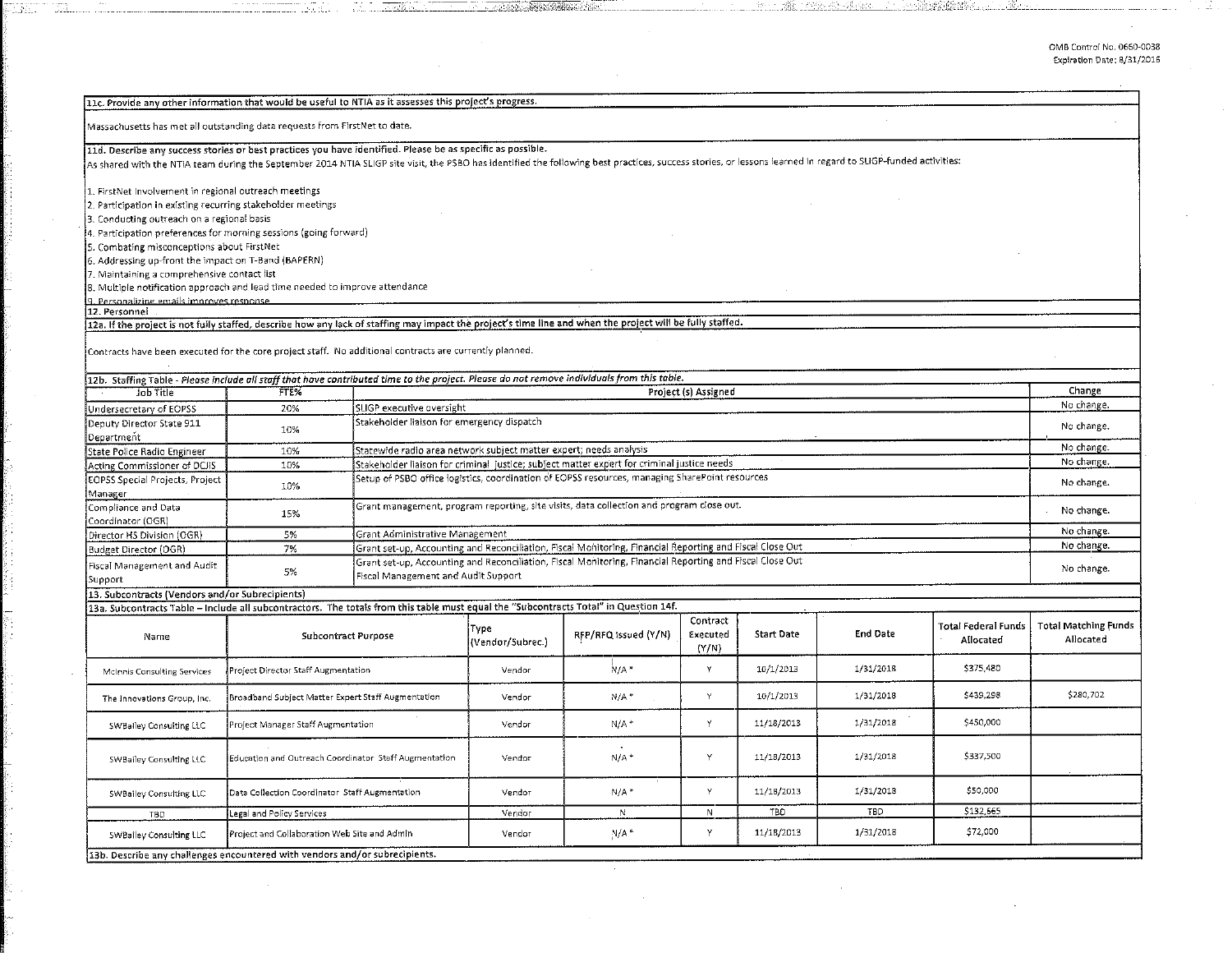OMB Control No. 0660-0038 Expiration Date: 8/31/2016

 $\sim$ 

alifan

None.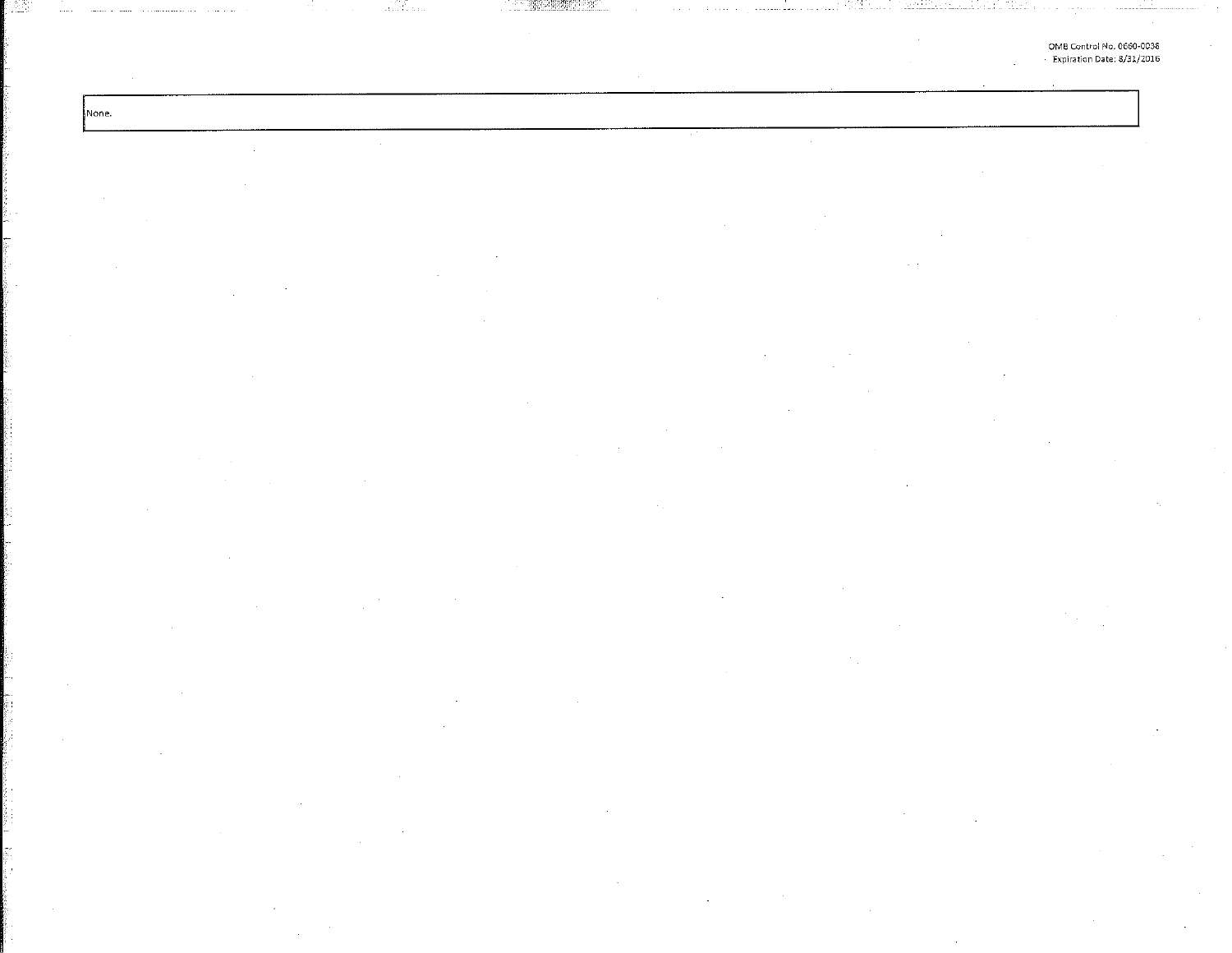| 14. Budget Worksheet                                                                                                                                                                            |                     |                                |                  |                        |                    |                             |
|-------------------------------------------------------------------------------------------------------------------------------------------------------------------------------------------------|---------------------|--------------------------------|------------------|------------------------|--------------------|-----------------------------|
| Columns 2, 3 and 4 must match your current project budget for the entire award, which is the SF-424A on file.                                                                                   |                     |                                |                  |                        |                    |                             |
| Only list matching funds that the Department of Commerce has already approved.                                                                                                                  |                     |                                |                  | Federal Funds Expended | Approved Matching  | <b>Total funds Expended</b> |
| Federal Funds Awarded (2)<br>Project Budget Element (1)                                                                                                                                         |                     | Approved Matching<br>Funds (3) | Total Budget (4) | (5)                    | Funds Expended (6) | $\{7\}$                     |
| a. Personnel Salaries                                                                                                                                                                           | \$114,688.00        | \$238,850.00                   | \$353,538.00     | \$100.910.20           | \$243.605.97       |                             |
| b. Personnel Fringe Benefits                                                                                                                                                                    | \$34,537.00         | \$0.00                         | \$34,537.00      | \$30,738.95            | \$0.00             | \$30,738.95                 |
| lc. Travel                                                                                                                                                                                      | \$41,200.00         | 50.00                          | \$41,200.00      | \$35,868.66            | \$0.00             | \$35,868.66                 |
| d. Equipment                                                                                                                                                                                    | \$0.00              | \$0.00                         | \$0.00           | \$0.00                 | \$0.00             | \$0.00                      |
| e. Materials/Supplies                                                                                                                                                                           | \$0.00              | \$6,799.00                     | \$6,799.00       | \$0.00                 | \$5,898.82         | \$5,898.82                  |
| f. Subcontracts Total                                                                                                                                                                           | \$1,724,278.00      | \$271,027.00                   | \$1,995,305.00   | \$1,413,203.06         | \$262,152.74       | \$1,675,355.80              |
| g. Other                                                                                                                                                                                        | \$24,000.00         | \$0.00                         | \$24,000.00      | \$16,196.98            | \$0.00             | \$16,196.98                 |
| . Indirect                                                                                                                                                                                      | \$128,000.00        | \$0.00                         | \$128,000.00     | \$118,629.88           | \$0.00             | \$118,629.88                |
| Total Costs                                                                                                                                                                                     | \$2,066,703.00      | \$516,676.00                   | \$2,583,379.00   | \$1,715,547.73         | \$511,657.53       | \$2,227,205.26              |
| % of Total                                                                                                                                                                                      | 80%                 | 20%                            | 100%             | 77%                    | 23%                | 100%                        |
| 15. Certification: I certify to the best of my knowledge and belief that this report is correct and complete for performance of activities for the purpose(s) set forth in the award documents. |                     |                                |                  |                        | e Kirken olan I    | 문학 바일 공원들                   |
| 16c. Telephone (area<br>16a. Typed or printed name and title of Authorized Certifying Official:                                                                                                 |                     |                                |                  |                        |                    |                             |
| David Cruz, Program Coordinator III                                                                                                                                                             | code, number, and   | 508-650-4514                   |                  |                        |                    |                             |
| Executive Office of Public Safety and Security                                                                                                                                                  |                     | extension)                     |                  |                        |                    |                             |
| Homeland Security Division                                                                                                                                                                      | 16d. Email Address: | david.cruz@state.ma.us         |                  |                        |                    |                             |
| 16b. Signature of Authorized Certifying Official:                                                                                                                                               |                     |                                |                  |                        |                    |                             |
|                                                                                                                                                                                                 | Date:               |                                |                  |                        |                    |                             |
|                                                                                                                                                                                                 |                     |                                |                  |                        |                    |                             |

 $\sim$ 

 $\sim 10^7$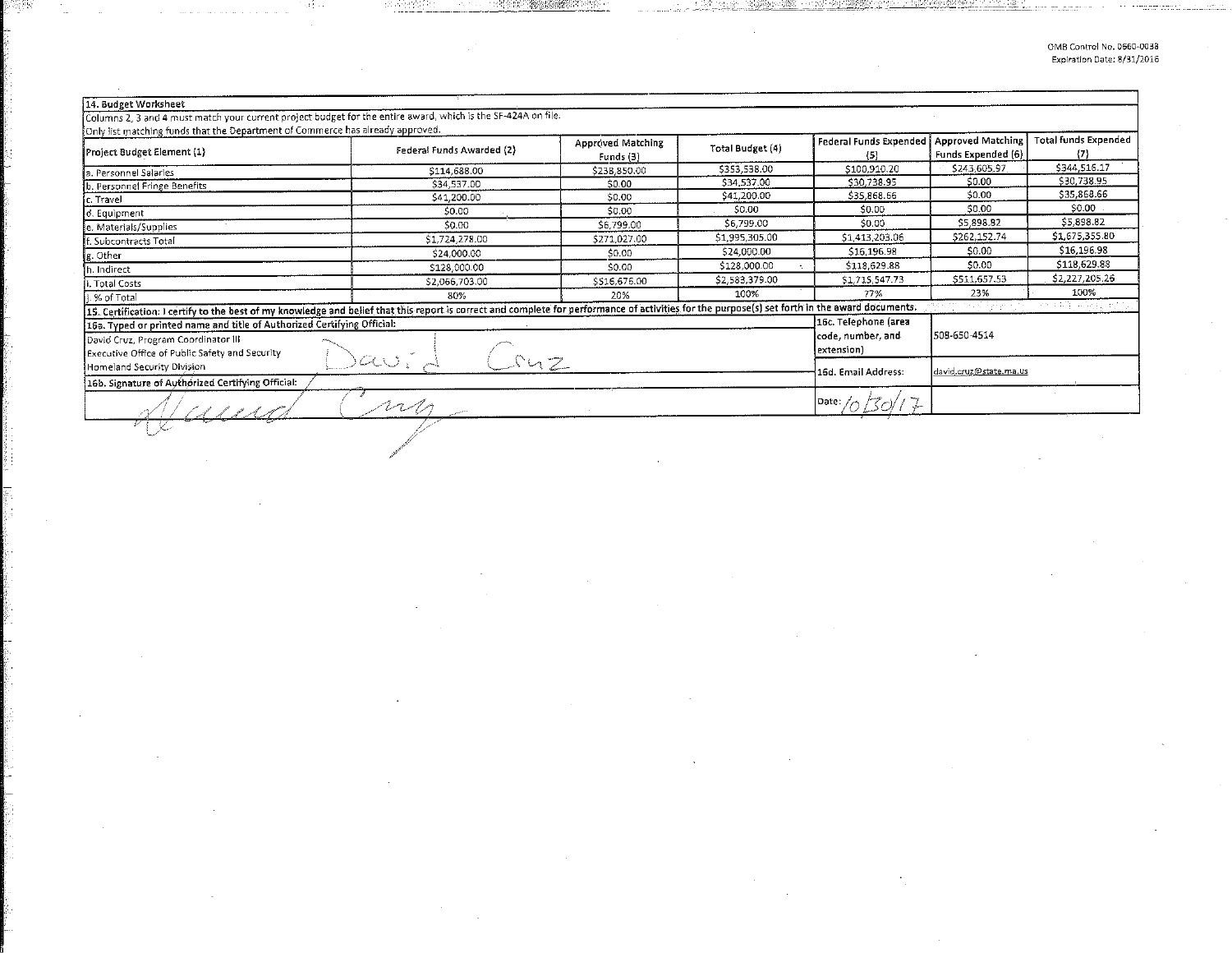NOTES: Below are the calculations used for the Project Deliverable Quantity in Table 11 of the Performance Progress Report, as well as a summary of major activities accomplished during this reporting period.

11·1 STAKEHOLDERS ENGAGED

| Statewide Interoperability Executive Committee (monthly) | 025 |
|----------------------------------------------------------|-----|
| State 911 Committee Meeting (monthly)                    | 030 |
| Commonwealth CIO Committee (monthly)                     | 030 |
| Other Recurring Stakeholder Meetings                     | 030 |

115 stakeholders engaged

## 11-2 INDIVIDUALS SENT TO BROADBAND CONFERENCES

--------------------

None.

----------------------------

000 individuals sent to broadband conferences

## 11-5 GOVERNANCE MEETINGS

| FirstNet/AT&T Plan Meeting with US Wood (7/14)          | 001 |
|---------------------------------------------------------|-----|
| FirstNet State Plan Review Session with US Wood (7/20)  | 001 |
| FirstNet State Plan Comments Session with US Wood (8/1) | 001 |
| FirstNet/AT&T Pricing Discussions (8/14)                | 001 |
| FirstNet State Plan Review Planning with US Wood (9/12) | 001 |

005 governance meetings

## 11-6 EDUCATION AND OUTREACH MATERIALS DISTRIBUTED

=============

Mass.gov/psbo web site visits (estimated based on 1198 page views) 300 Views of ArcGIS.com MA Coverage Objectives Baseline (222 views, 1,816 requests) 222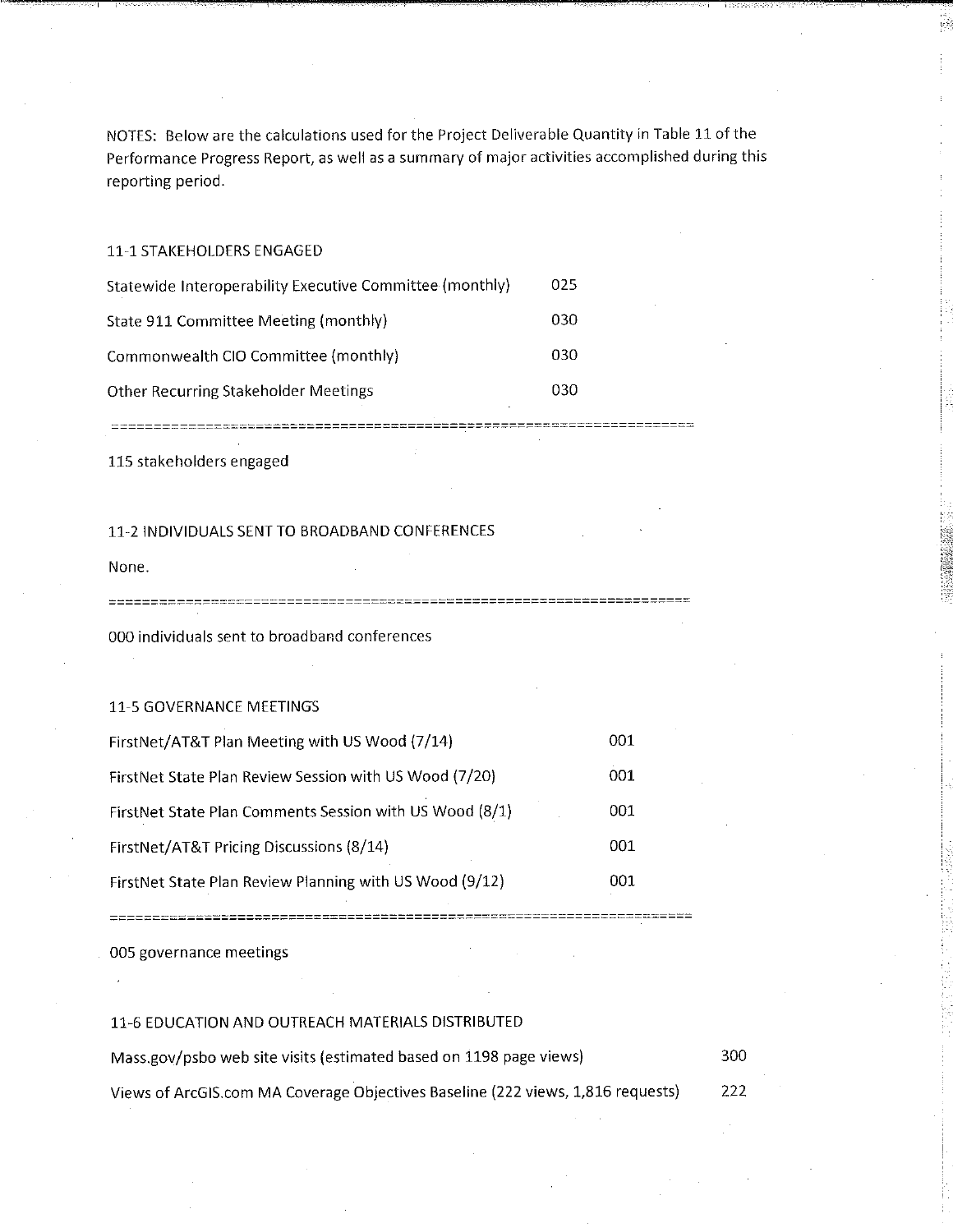User Sessions on PSBO Blog (341 page views, 130 user sessions) 130

652 education and outreach materials distributed

PSBO Activities: During this quarter, the Commonwealth Public Safety Broadband Office (PSBO) continued to manage the day to day activities of the SLIGP grant. Recurring PSBO activities include communications with stakeholders and first responders, planning and implementing SLIGP activities, managing content on the PSBO web site and other social media, participating in related meetings and councils, and grant reporting. The Massachusetts SPOC and Project Director also continued to participate on FirstNet organized webinars, on National Governor's Association peer networking calls, and on calls with the other regional leaders.

PSBO Website and Blog Updates: The PSBO continued to update the mass.gov/psbo web site with news articles covering the FirstNet procurement award and the resulting state plans. During this period, the PSBO supported the Commonwealth's move to a new web content management tool and a new approach to Mass.gov.

The web and blog sites are part of the PSBO's overall outreach strategy for reaching out to and communicating with stakeholders throughout the Commonwealth. There was a conservative estimate of 300 visits to mass.gov/psbo (based on a Google Analytics report of 1198 unique page views during the quarter). The web site is accessible at http://mass.gov/psbo. Additionally, there were 130 user-sessions and 341 page views to the PSBO blog site and 222 views of the online Massachusetts coverage map (with over 1,800 data requests).

Contact Lists and Newsletter: The PSBO continued to maintain a comprehensive contact list, including chiefs of police, chiefs of fire, emergency managers, EMS directors, chiefs of public and private college and university police, county Sheriffs, PSAP supervisors, and interested parties requesting to be included in PSBO communications lists. This information is used for an email LISTSERV for a PSBO newsletter.

**Governor's Update:** The Governor's Office has continued to be actively involved with FirstNet planning and the SPOC periodically updates both the Secretary of Public Safety and Security and the Governor's Office on developments regarding FirstNet. The Governor's Office participated in reviews of the FirstNet State Plan and in discussions with FirstNet and AT&T concerning improving the State Plan for Massachusetts.

**Participation in Recurring Stakeholder Meetings:** PSBO staff continue to participate in recurring meetings of the Greater Boston Police Council, the Statewide Interoperability Executive Committee, the State 911 Commission, the Barnstable County 700 MHz Subcommittee, OpenCape (a state BTOP